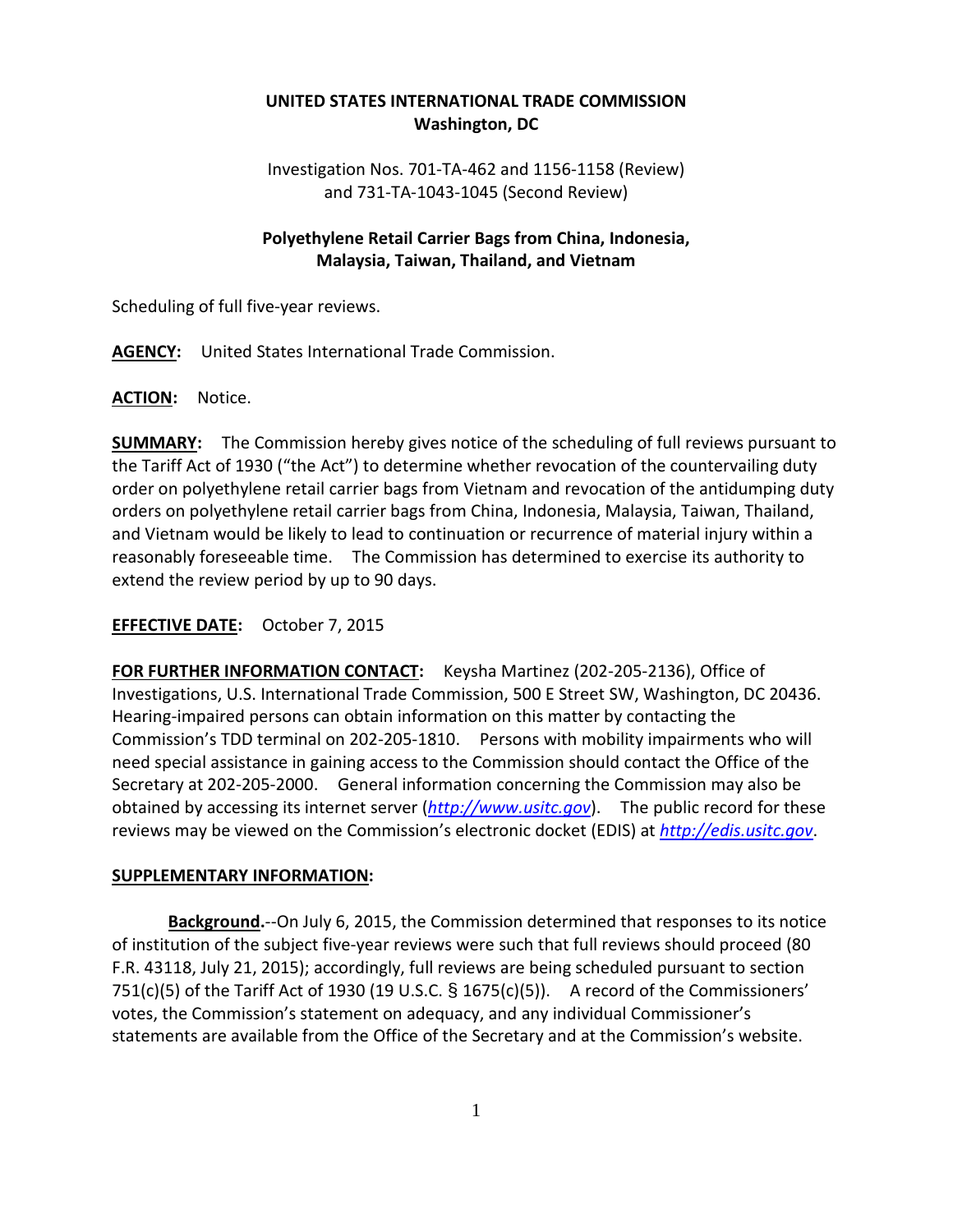**Participation in the reviews and public service list.**--Persons, including industrial users of the subject merchandise and, if the merchandise is sold at the retail level, representative consumer organizations, wishing to participate in these reviews as parties must file an entry of appearance with the Secretary to the Commission, as provided in section 201.11 of the Commission's rules, by 45 days after publication of this notice. A party that filed a notice of appearance following publication of the Commission's notice of institution of the reviews need not file an additional notice of appearance. The Secretary will maintain a public service list containing the names and addresses of all persons, or their representatives, who are parties to the reviews.

For further information concerning the conduct of these reviews and rules of general application, consult the Commission's Rules of Practice and Procedure, part 201, subparts A and B (19 CFR part 201), and part 207, subparts A, D, E, and F (19 CFR part 207).

**Limited disclosure of business proprietary information (BPI) under an administrative protective order (APO) and BPI service list.**--Pursuant to section 207.7(a) of the Commission's rules, the Secretary will make BPI gathered in these reviews available to authorized applicants under the APO issued in these reviews, provided that the application is made by 45 days after publication of this notice. Authorized applicants must represent interested parties, as defined by 19 U.S.C. § 1677(9), who are parties to the reviews. A party granted access to BPI following publication of the Commission's notice of institution of the reviews need not reapply for such access. A separate service list will be maintained by the Secretary for those parties authorized to receive BPI under the APO.

**Staff report.**--The prehearing staff report in the reviews will be placed in the nonpublic record on January 26, 2016, and a public version will be issued thereafter, pursuant to section 207.64 of the Commission's rules.

**Hearing.**--The Commission will hold a hearing in connection with the reviews beginning at 9:30 a.m. on February 18, 2016, at the U.S. International Trade Commission Building. Requests to appear at the hearing should be filed in writing with the Secretary to the Commission on or before February 9, 2016. A nonparty who has testimony that may aid the Commission's deliberations may request permission to present a short statement at the hearing. All parties and nonparties desiring to appear at the hearing and make oral presentations should participate in a prehearing conference to be held on February 11, 2016, at the U.S. International Trade Commission Building, if deemed necessary. Oral testimony and written materials to be submitted at the public hearing are governed by sections  $201.6(b)(2)$ , 201.13(f), 207.24, and 207.66 of the Commission's rules. Parties must submit any request to present a portion of their hearing testimony **in camera** no later than 7 business days prior to the date of the hearing.

**Written submissions.**--Each party to the reviews may submit a prehearing brief to the Commission. Prehearing briefs must conform with the provisions of section 207.65 of the Commission's rules; the deadline for filing is February 4, 2016. Parties may also file written testimony in connection with their presentation at the hearing, as provided in section 207.24 of the Commission's rules, and posthearing briefs, which must conform with the provisions of section 207.67 of the Commission's rules. The deadline for filing posthearing briefs is